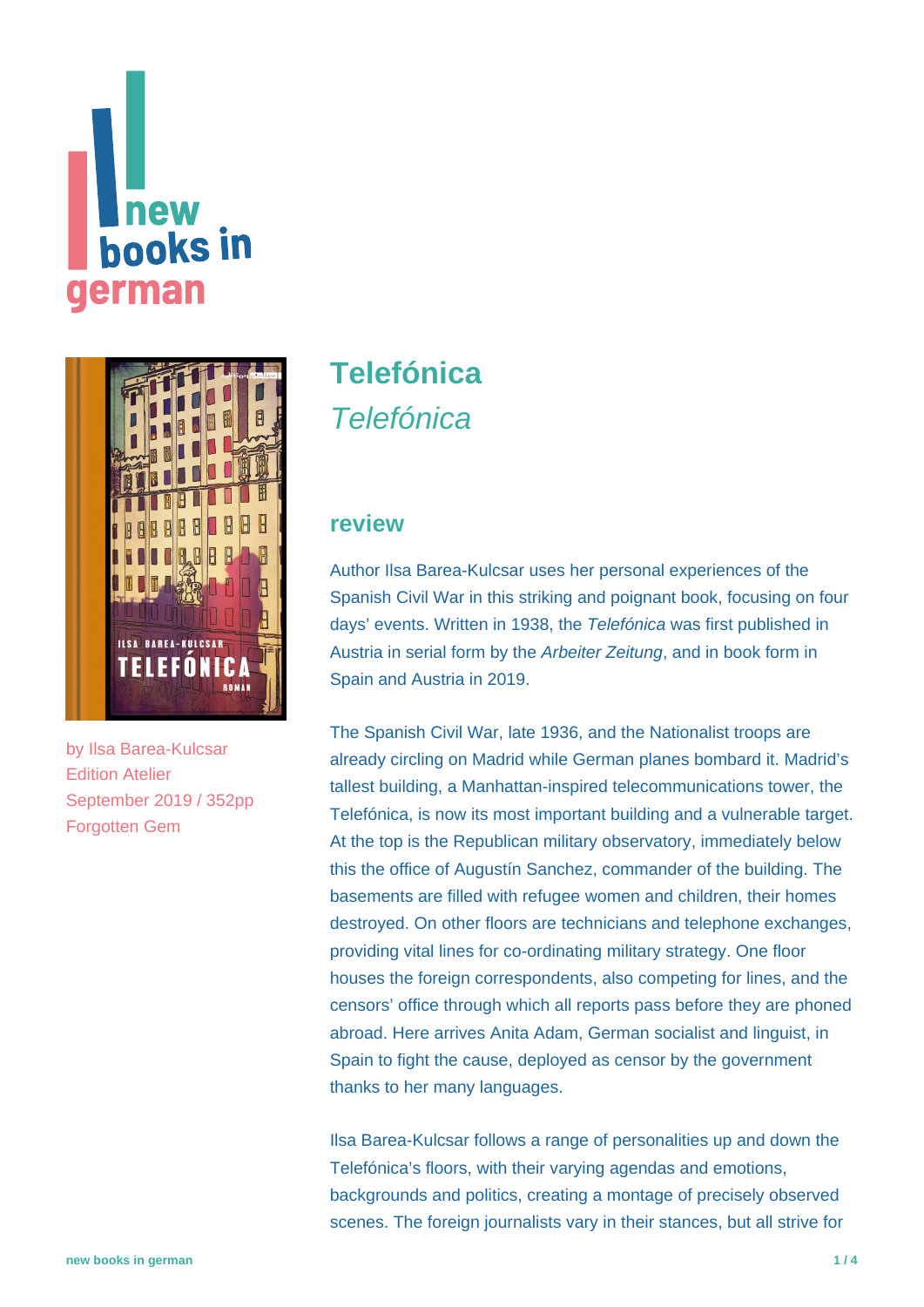objectivity, outside observers, however much affected. The telecom workers, military and secret service officials are a range of socialists, trade unionists, communists and anarchists, a distrustful coalition fighting to save the republic. Initially they all share distrust of the German foisted on them. Why is she here? What are her motives? Is she letting too much information through? Anita does indeed think the cause would be helped by letting the world know more about the atrocities being perpetrated in Madrid. She tells the journalists to report more viscerally. When the characters leave the tower Ilsa Barea-Kulcsar doesn't spare us details of what they see: pooled blood on the streets, mutilated bodies, bereaved families.

While based on her time as a censor in the Telefónica, this is a fictional evocation, with key details differing from Barea-Kulcsar's own experience. It is partly a portrait of the building, its height both its strength and its weakness, its multiple levels, lifts, stairs, floors and telephone lines providing scope for human intrigue and misunderstanding; anyone calling or visiting another floor is clocked by telephonists and lift girls, orderlies or technicians. Highly cinematic, the novel echoes the collaged narratives of Barea-Kulcsar's contemporary John Dos Passos. There are multiple points of view, constantly switching, to represent the building's diverse occupants. Soon, however, key characters and a classic psychodrama emerge.

Anita is hauled into Agustín Sanchez' office to explain why she is deviating from the censorship procedures, but during their conversation he realises she is a kindred spirit he can trust. Sanchez' wife, however, is in the basement with the refugees, and his mistress is amongst the telephonists. Both are suspicious of Anita, rightly it later transpires. Gradually Anita gains more allies which she will need when a roque secret service agent, aided by Sanchez' mistress, tries to assassinate her as a suspected spy, a fate Anita's journalist friend André does not escape. And the much-loved technician Manuel García is killed by shrapnel out repairing the line to Barcelona while ever more refugees pour into the basement.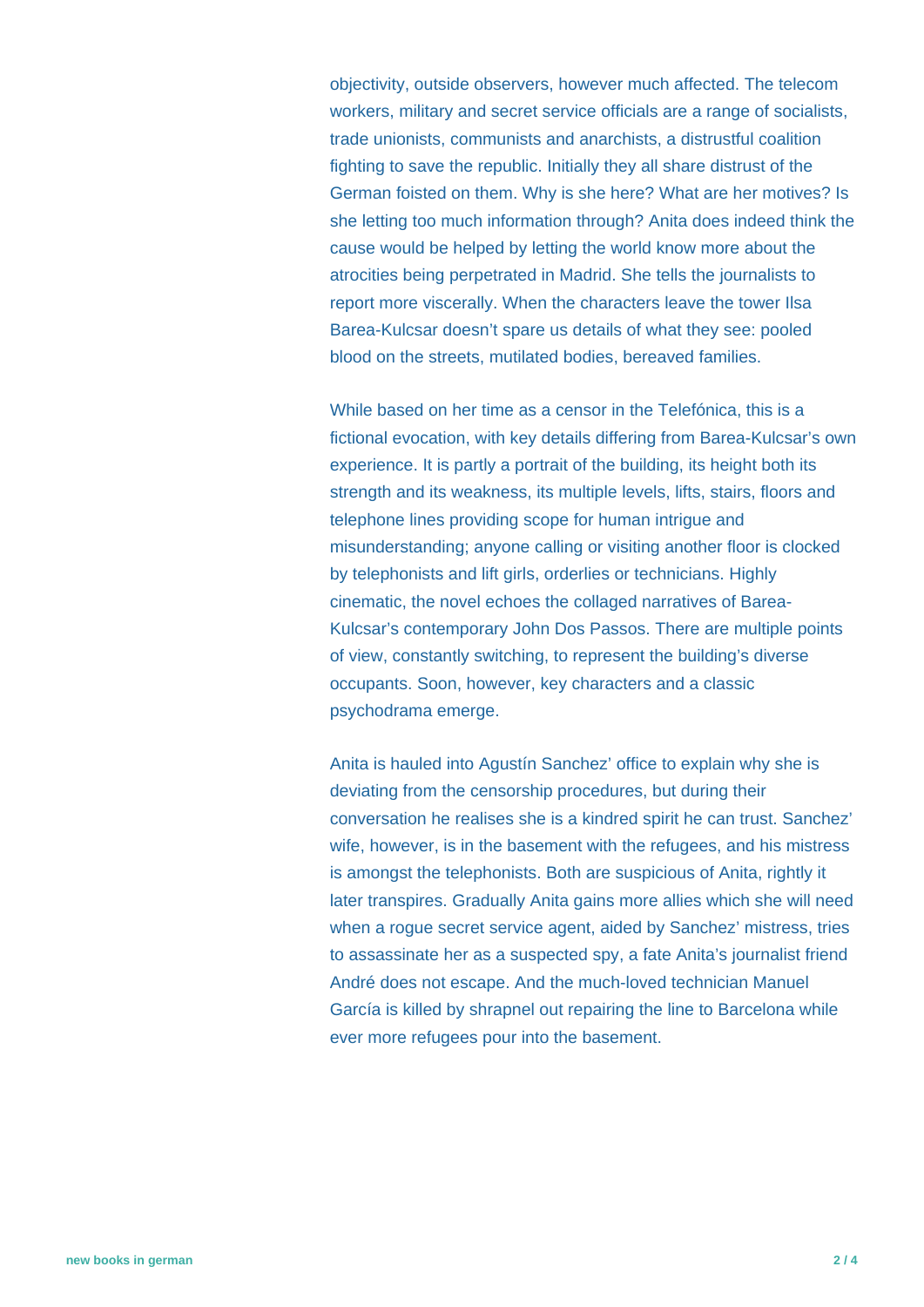#### **press quotes**

Telefónica is a novel that amazes: Because it focuses events in besieged Madrid on a single building and on a manageable number of people. Because it shows what they all have in them: courage, resentment, fear, kindness. Because it ends hopefully. And because in the form of the author the novel introduces us to a woman whose life and work must not be forgotten.

Erich Hackl

… A great success… even though the novel dives into a completely different time, it also seems timeless, in that it vividly depicts the oppressive atmosphere and the conflicts that arise between people who are trapped and who have voluntarily put themselves in a position from which there is no easy escape.

Ralf Höller, Neues Deutschland

A text that evokes the terrible memory of the civil war in a special way, as it was written by a foreigner, a political activist and a woman.

Edurne Portela, El cultural/El Mundo

### **about the author**



© Uli Rushby-Smith

Ilsa Barea-Kulcsar was born in Vienna. She emigrated to Czechoslovakia for political reasons in the 1930s and from there went to Spain on the Republican side in the Civil War. She married the Spanish writer Arturo Barea and together they settled in England after escaping via France in 1938. Ilsa immediately joined the BBC monitoring service in Evesham during the war, while Arturo gave weekly BBC Radio Broadcasts